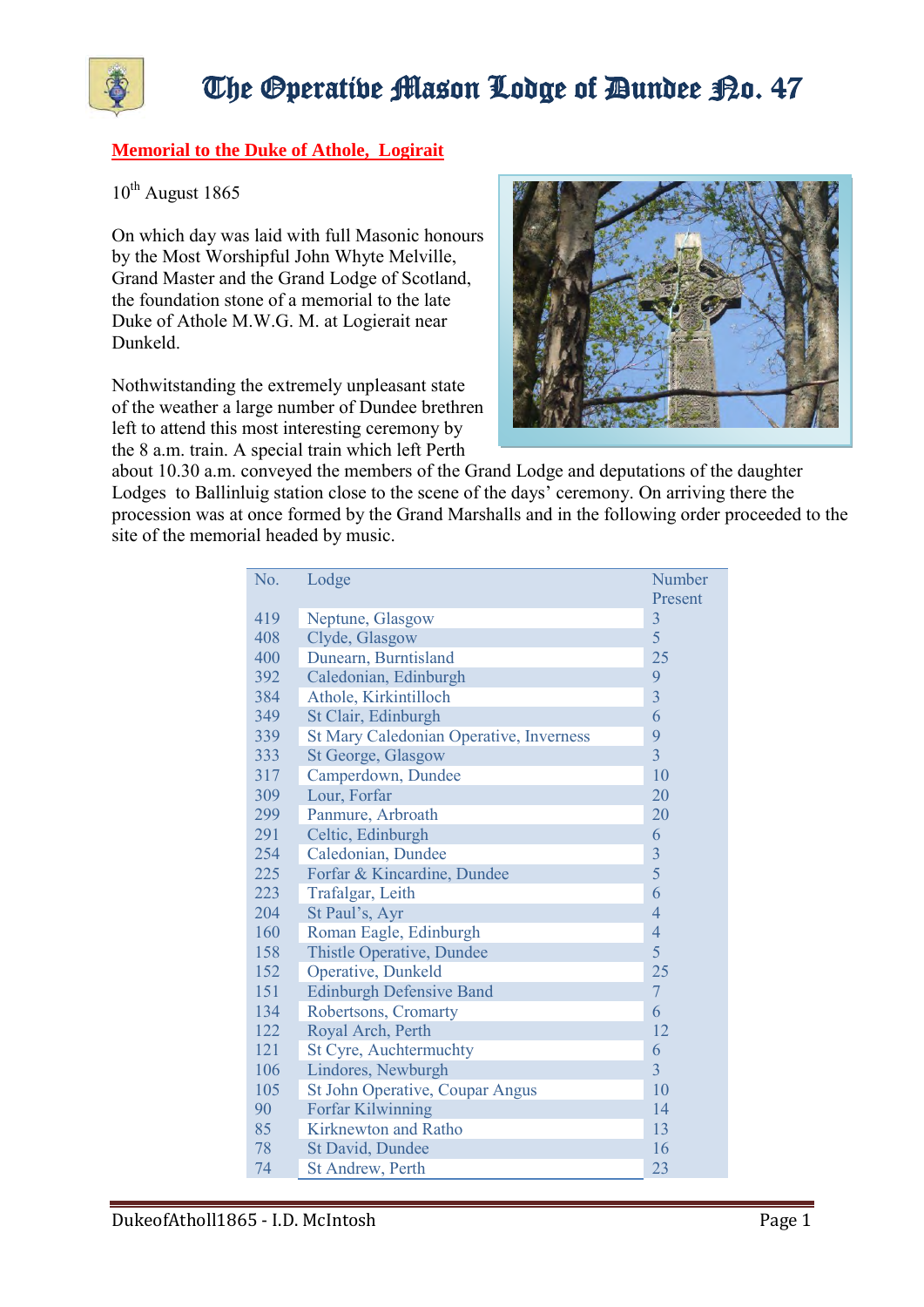

| 72           | St John, Kirkcaldy          | 34             |
|--------------|-----------------------------|----------------|
| 69           | St John, Alloa              | 3              |
| 66           | St Ninian, Brechin          |                |
| 50           | St John, Inverary           | 3              |
| 49           | Ancient, Dundee             | 20             |
| 47           | Operative, Dundee           |                |
| 46           | St John, Auchterarder       | 8              |
| 40           | St Thomas, Arbroath         |                |
| 21           | Old St John, Lanark         | 6              |
| 14           | St John, Dunkeld            | 30             |
| 10           | Dalkeith, Kilwinning        | $\overline{4}$ |
| 9            | Dunblane                    | $\overline{3}$ |
| 8            | Edinburgh Journeyman        | 25             |
| 5            | Cannongate & Leith          | 14             |
| $\mathbf{3}$ | Scone & Perth               | 70             |
|              | Edinburgh Mary's Chapel     | 8              |
|              | The Grand Lodge of Scotland |                |

The foundation stone was laid with all the ancient observances peculiar to the craft and the brethren were addressed by the Grand Master and the Earl of Mansfield. By the kindness of the Duchess Dowager the brethren were afterwards entertained to a sumptuous repast. The Dundee brethren reached home about 8.30 p.m.

## Ceremony Of Laying the Foundation Stone Of a memorial To His Grace the late Duke of Athole K.T. &c Most Worshipful Grand Master of Scotland At Logierait, near Dunkeld.  $10^{th}$  Aug 1865

The following condensed account of this interesting ceremony continued from page 266 mayat a future time be of some interest to the brethren.

The procession proceeded across the newly formed railway bridge to the site of the monument and on the front of the procession reaching this spot the whole opened up and allowed the Grand Master and Grand Lodge preceded by the pipers playing the Athole march to pass up to the platform followed by the Lodges in seniority. Silence having been obtained the Rev Mr Wilson of Dunkeld acting Grand Chaplain offered up a prayer. A glass vase containing coins, newspapers and Grand Lodge reporters and a list of subscribers to the monument was then placed in the cavity. The Most Worshipful Grand Master then in due Masonic manner laid the stone over which was to be reared a monument to testify to future generations the esteem in which the sixth Duke of Athole was held. The Grand Master addressing the brethren announced the completion of the work and thanked the deputations for their attendance, to the great distance from which many had come, despite the inclemency of the weather and particularly thanking the the R.W.M. and deputation from Cromarty. The Earl of Mansfield then on behalf of the subscribers thanked the Grand\Master and brethren. Three cheers were then given for the Grand Master.

The brethren then proceeded to Logierait Schoolhouse where by the kindness of the Duchess Dowager they were provided with a sumptuous luncheon. The Earl of Mansfiel was in the chair